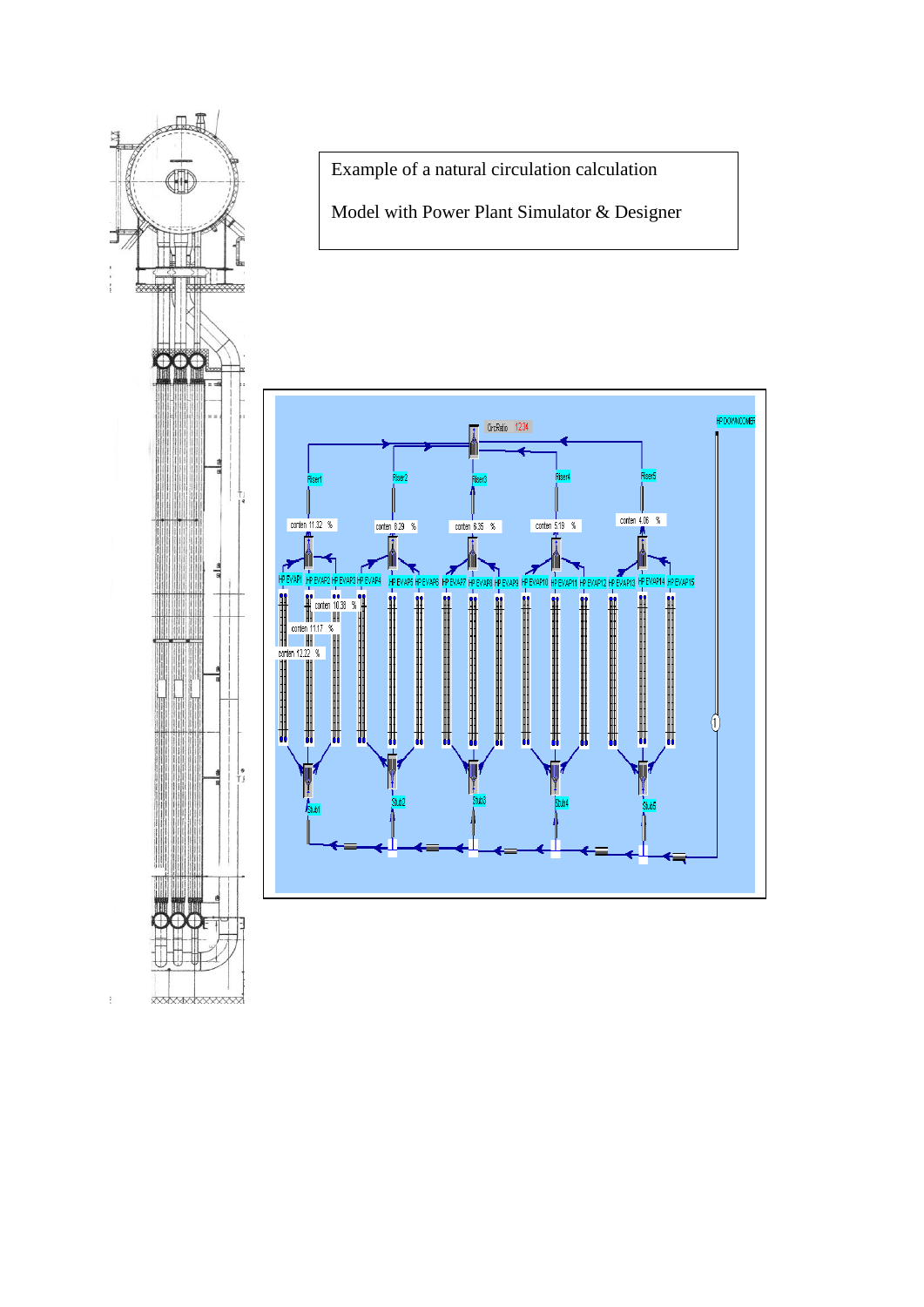## **1. Basic principles natural circulation calculation**

The natural circulation calculation is a pressure drop calculation of a pipe mesh system.

At the distribution and mixing points all pressures must be equal.

The mass flow will be determined by the pressure drop, so that the pressures at the mixing points are equal.

The inlet and outlet pressure of the complete circulation system must be also equal, so the mass flow through the complete system will be calculated based on the friction pressure loss and the draft of the evaporators and risers.

This pressure drop will be taken into account:

- Friction in pipes
- Draft gain and losses
- Inlet and outlet pressure drops
- Elbows
- Orifices (if applicable)
- Pressure drop through impact (acceleration through evaporation)
- Manual inserted pressure losses (e.g. valves, test devices etc. if applicable)
- etc.

At the 2 phase flow the pressure drop is much bigger than in one phase flow. This is taken in account with the 2 phase factor, this factor is calculated automatically. 2 Phase factors are calculated also for bends, orifices etc…

Additionally the void fraction is considered (phase slip i.e. the steam bubbles rise faster than the water). In consequence the density is higher and the circulation numbers a bit lower.

The natural circulation calculation was evaluated with programs from TU Vienna and Deutsche Babcock.

In the conclusion of the calculation must be checked and verified that the actual steam quality is (much) lower than the critical steam quality.

According Benson handbook there is no wetting of the heating surface, if the actual steam quality is higher than the critical steam quality and this can cause a poor cooling of the tubes and this can cause damages.

Also the flow patterns must be checked and verified.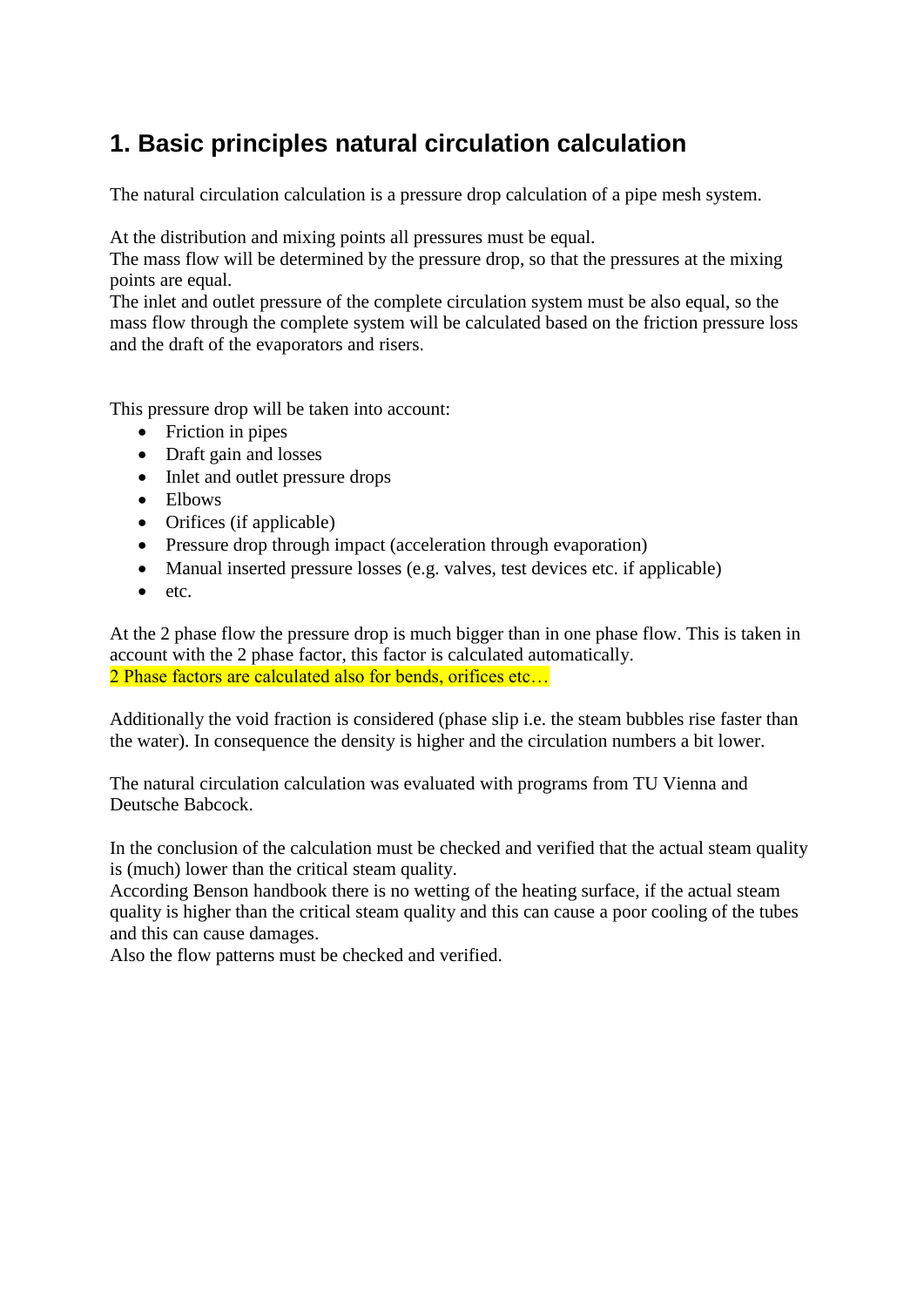## Flow Patterns horizontal

| Furnace wall_2 :: CalcH2O |                                |                |                  |                                                                                            |  |  |  |  |  |
|---------------------------|--------------------------------|----------------|------------------|--------------------------------------------------------------------------------------------|--|--|--|--|--|
| □ Shortcuts               | Properties                     | Value          | <b>Dimension</b> | Description                                                                                |  |  |  |  |  |
| Input data                | O                              | 0              | <b>KW</b>        | Heat power                                                                                 |  |  |  |  |  |
| -- InputData              | п<br>h inside                  | 0.00           | W/m^2K           | Heat transfer coefficient (inside tubes)                                                   |  |  |  |  |  |
| OutputData                | G<br>п                         | 0.00           | kg/m^2 s         | Mass flux                                                                                  |  |  |  |  |  |
| <b>E</b> Connections      | velocity out                   | 0.00           | m/s              | outlet velocity H2O                                                                        |  |  |  |  |  |
| <b>i</b> ⊣ Data           | velocity in                    | 0.00           | m/s              | Inlet velocity H2O                                                                         |  |  |  |  |  |
| <b>CalcdPressElev</b>     | $\square$ F H2O                | 10.40          | $m^2$            | Crossection area (for medium flow)                                                         |  |  |  |  |  |
| <b>Fi-CalcH2C</b>         | massMed                        | 0.00           | kg               | Medium mass (weight)                                                                       |  |  |  |  |  |
| - ConstrPressD            | di                             | 30.0           | mm               | Inside diameter of tube                                                                    |  |  |  |  |  |
| - enthalpyMed             | dP H <sub>2</sub> O            | 0.00           | bar              | Pressure drop of medium                                                                    |  |  |  |  |  |
| - Inlet H2O               | $\Box$ dP Elev_i               | 0.00           | bar              | Elevation pressure differential in pipes                                                   |  |  |  |  |  |
| - matrPinchPoi            | dPfr_i                         | 0.00           | bar              | Friction pressure drop inside pipes                                                        |  |  |  |  |  |
| matrPress                 | $\Box$ dPacc i                 | 0.00           | bar              | Acceleration pressure drop in pipes                                                        |  |  |  |  |  |
| $-matrX$                  | $\Box$ dP loc i                | 0.00           | bar              | Pressure drop on local resistances in pipes (bends)                                        |  |  |  |  |  |
|                           | $\Box$ dPinout i               | 0.00           | bar              | Pressure drop on inlet and oulet in pipes                                                  |  |  |  |  |  |
| - NodeAlpha2              | dPressNom                      | 1.00           | bar              | Nominal pressure drop (at 100% load)                                                       |  |  |  |  |  |
| - Outlet H2O              | п<br>Ksi Tube                  | 0.00           | L,               | Resistance coefficient of tube                                                             |  |  |  |  |  |
| -- PartAlpha2             | п<br>Pnom                      | 42.00          | bar(a)           | Nominal pressure of medium                                                                 |  |  |  |  |  |
| -- PartHout               | п<br>W <sub>nom</sub>          | 108.0          | t/h              | Nominal rate of mass flow of medium                                                        |  |  |  |  |  |
| PartLen                   | <b>NumTubes</b>                | 500.000        | L.               | Number of parrallel tubes                                                                  |  |  |  |  |  |
| - PartPout                | volumeTubes                    | 0.00           | $m^{\text{A}}$ 3 | Volume of tubes                                                                            |  |  |  |  |  |
| PartO                     | $\Box$ Tpass                   | 0.00           | s                | Pass time                                                                                  |  |  |  |  |  |
| PartType                  | Mass of Steel                  | 0.00           | kg               | Mass of steel incl. Fins                                                                   |  |  |  |  |  |
| O matr                    | $\Box$ Re                      | 0.00           | ÷.               | Reynolds number                                                                            |  |  |  |  |  |
| - slip velocity (v        | $\Box$ Zeta                    | $-1000.00$     |                  | Coefficient of resistance                                                                  |  |  |  |  |  |
| - T foul inside           | aproach point                  | void           | к                | aproach point                                                                              |  |  |  |  |  |
| -T foul outsid            | ffPipesInlet                   | 0.00           | ä,               | Pipe entry hydraulic friction factor (calculated)<br>Pipe outlet hydraulic friction factor |  |  |  |  |  |
| - T Wall outsic           | ffPipesOutlet                  | 0.00           | ÷.               |                                                                                            |  |  |  |  |  |
| -- tempMed_ma             | fouling inside                 | 0.0000         | m^2 K/W          | Thermal resistance of fouling inside tubes                                                 |  |  |  |  |  |
| tempMet_Ins               | $\Box$ t outlet H2O            | 20             | c                | Water/Steam temperature outlet                                                             |  |  |  |  |  |
| Fi-CalcScreen             | $\Box$ t inlet H2O             | 20             | c                | Water/Steam temperature inlet                                                              |  |  |  |  |  |
|                           | $\Box$ p H2O outlet            | 0.00           | bar(a)           | Water/Steam pressure outlet                                                                |  |  |  |  |  |
| <b>F</b> Construction     | p H2O inlet                    | 0.00           | bar(a)           | Water/Steam pressure inlet                                                                 |  |  |  |  |  |
| Parent groups             | h outlet H2O set               | 0              | kJ/kg            | Water/Steam enthalpy outlet set value                                                      |  |  |  |  |  |
|                           | h inlet H <sub>20</sub>        | 20             | kJ/kg            | Water/Steam enthalpy inlet                                                                 |  |  |  |  |  |
|                           | $\Box$ w_sat water             | 0.00           | m/s              | Velocity of saturated water                                                                |  |  |  |  |  |
|                           | $\Box$ xSteam critical by mass | Not calculated | %                | 4<br>Critical steam contents by mass                                                       |  |  |  |  |  |
|                           | $\Box$ slip velocity (void fra | 0.00           | m/s              | slip velocity (void fraction)                                                              |  |  |  |  |  |
|                           | $\Box$ A ins                   | 0.00           | $m^2$            | Area of heating surface inside of pipes                                                    |  |  |  |  |  |
|                           | $\Box$ Haeod in                | 0.00           | mm               | Height from zero mark inlet                                                                |  |  |  |  |  |
|                           | $\Box$ Hgeod out               | 0.00           | mm               | Height from zero mark outlet                                                               |  |  |  |  |  |
|                           | $\Box$ Angle to horizontal     | 0.00           | Dea              | $\overline{2}$<br>Angle to horizontal                                                      |  |  |  |  |  |
|                           | $\Box$ kind of flow horizontal | Annular flow   | L.               | 3 <sup>°</sup><br>kind of flow horizontal                                                  |  |  |  |  |  |
|                           | q_in                           | 0.00           | $kW/m^2$         | heat flux density inside Pipe                                                              |  |  |  |  |  |
|                           | $\Box$ tempMetOut              | not calculated | c                | Outlet temperature of tube wall                                                            |  |  |  |  |  |
|                           | tempMetIn                      | not calculated | c                | Inlet temperature of tube wall                                                             |  |  |  |  |  |
|                           | Re L                           | 0.00           | ÷                | Re L                                                                                       |  |  |  |  |  |
|                           | <b>Froud number</b>            | 0.00           | ä,               | <b>Froud number</b>                                                                        |  |  |  |  |  |

- 1. Exemption: Input data in output data!
- 2. Insert here the angle (smaller than  $45^{\circ}$ )
- 3. Here the flow pattern
- 4. Here the critical steam content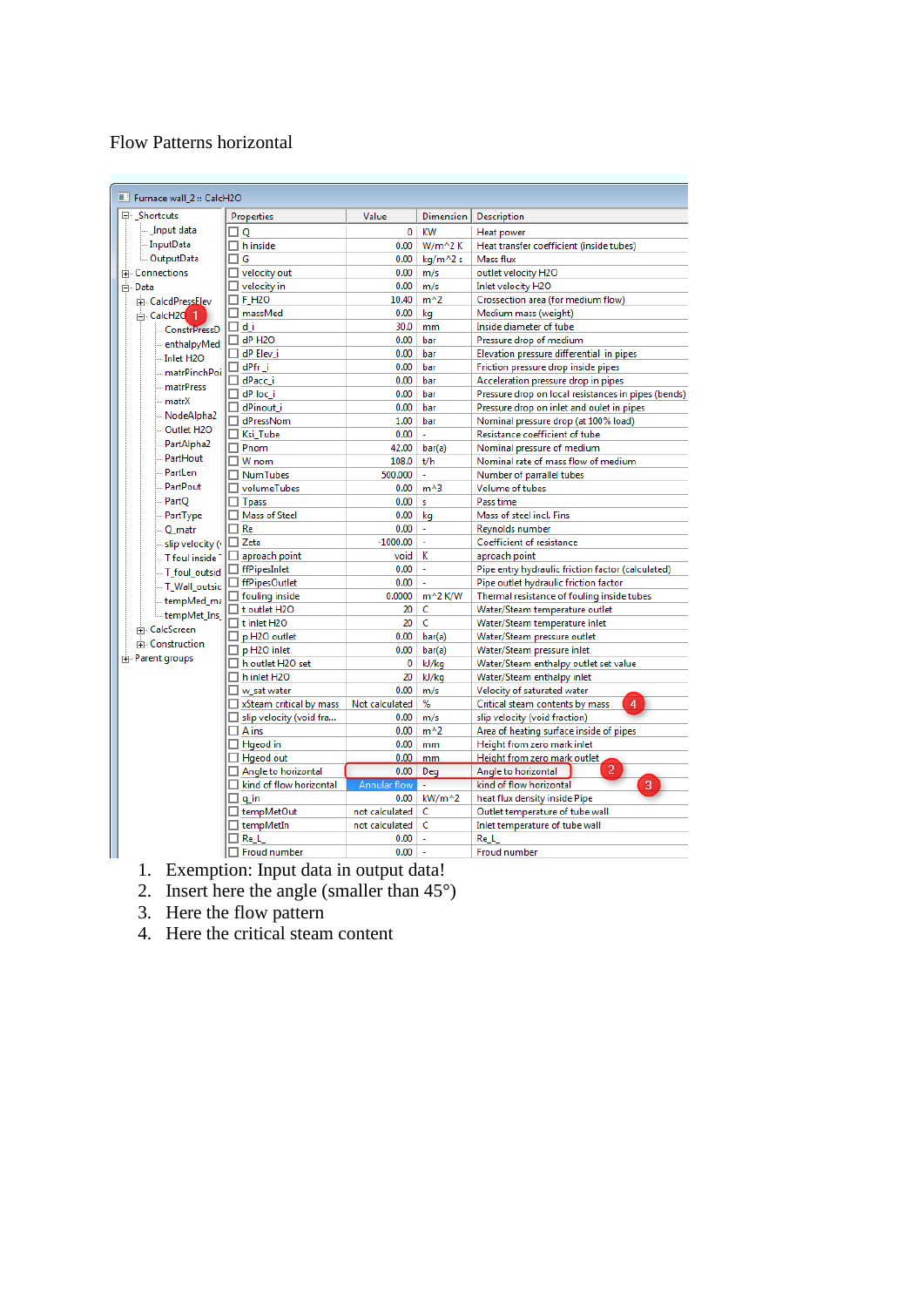

13.1. Fig. 2. Flow patterns in horizontal tubes.